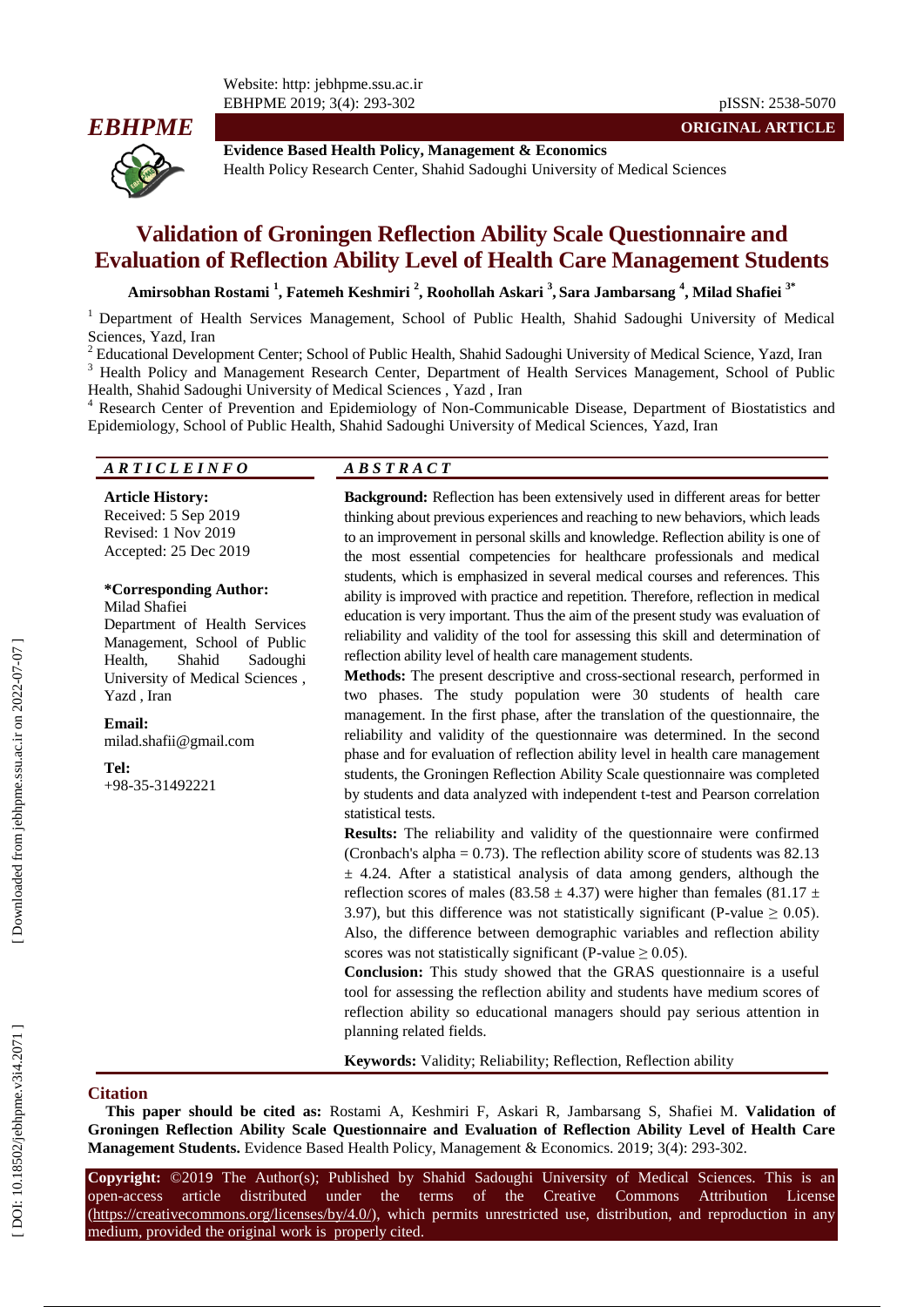

#### **Introduction**

n recent years, reflection has been introduced as In recent years, reflection has been introduced as<br>
In essential skill for learners in different fields (1, 2). John Dewey (1933) defined reflection as a process in which the person first faces an issue, and then defines it, identifies possible solutions, hypotheses and observes and experiences to see if the preliminary findings are correct or not (3, 4). In other words, reflection is thinking about previous experience s and it is aimed at producing new knowledge and attaining new behavior (5, 6). Reflection is also known as the main educational method, which in clinical situation improve s individuals' skills and knowledge (7). In recent years, different methods have been introduced for reflection, which have a significant impact on the process of reflection and its training. One of the practical models for reflection is reflective cycle of Gibb s. In this model, the learners think and reflect on a cycle. The cyclic nature of this model leads to people constantly reviewing their experiences and better perception of their experience. In this model, the learner responds to six questions in a cyclic process:

1. What happened?

2. What were your feelings and thoughts?

3. What were the positive and negative aspects of the experience?

- 4. What did you learn from this situation?
- 5. What other things could you do?
- 6. If it happen s again, what will you do? (8)

To facilitate reflection, several methods are introduced which include: writing diaries, describe personal narratives, portfolio (9), critical incident report (10), narrative reflection (11), oral or written practice with new media like recording your voice, weblog, digital quotation, using multimedia tools (Simultaneously using of audio, photo and video), painting, photography and sculpturing (1). But the best method is depended on educational facilities and conditions (12).

The reflection process provides a good opportunity for learners to learn effectively (13). Individuals could identify their learning requirements through the reflection process (1, 14, 15). With deeper thinking about the experience, the individual will be aware of the strengths and weaknesses of his or her performance (16) and improve s clinical reasoning (17), problem -solving (13), communication with colleagues (18), professional performance (1, 19) and managerial competencies (1, 19 -21), which ultimately leads to easier decision making in complex and conflict situations (1, 9 -11).

Based on our knowledge, reflection ability level was not evaluated in the studies conducted in Iran and all of those studies just provide a definition of it and its affecting factors (22 -25). However, in the study conducted by Sholikhah et al. (25) the reported reflection ability score was 89.59 and dock et al. (26) suggested that reflection ability was significantly improved following an educational intervention.

Reflection education must be considered in learners like the healthcare team because, in the future of their careers, they have to deal with problem or decision making in different situations (27). This is very important for health care management students that decision -making is defined as one of the bases of their field (28). Any decision in this filed could affect different parts of society and the environment (29). The aim of nurturing health care management students is developing individuals who make the right decisions in critical situations. Based on the importance of reflection ability level of learners in educational planning with the aim of developing this skill among learners, the present study was performed to determine the level of reflection ability level among health care management students. This skill is one of the most essential competencies for students which could be acquire d during their courses.

## **Materials and Methods**

The present study was a descriptive research, which performed in two phases during the second semester of 2018 -2019 among health care management students in Iran, who completed the questionnaire. In the first phase, after the translation of the questionnaire, the reliability and validity of the Groningen Reflection Ability Scale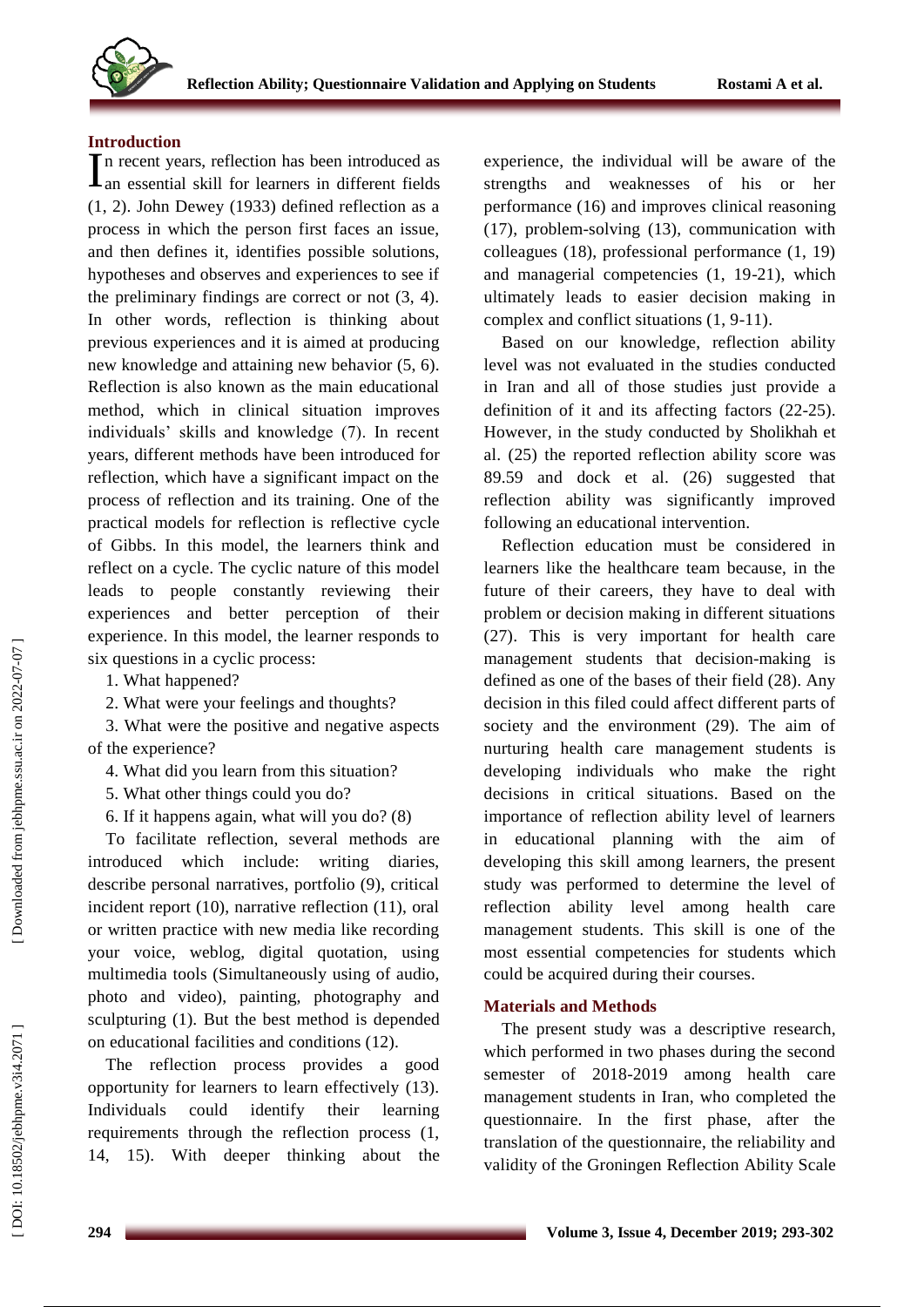(GRAS) questionnaire was determined. In the second phase, the reflection ability level in health care management students was determined via GRAS questionnaire.

#### **First phase**

In order to determine the reliability and validity , the GRAS questionnaire (30) was translated by three English to Persian translator experts. The translations were reviewed and a questionnaire was finalized by consensus of the translators. In the next step, the translated questionnaire was translated from Persian to English by two expert translator s and the final version of the questionnaire was confirmed (Figure 1).

The face validity of the questionnaire, leads to the improvement of an individual's desire for participating and responding (31). For the face validity of the questionnaire, it was administered to 15 health care management students (12 M.Sc. and 3 Ph.D.) and 18 authorities (10 healthcare management managers, 3 health education managers and 2 staff managers of Shahid Sadoughi University of Medical Sciences, Yazd - Iran). The research team was focused on the writing and appearance of the questionnaire sentences so that individuals were required to identify "relation", "simplicity" and "clarity" of each question based on a 4 -poin t Likert scale (a. completely related to b. relevant c. requires substantial modification and d. completely irrelevant). In order for an item to remain unchanged, 50 percent of respondents must select option "a" or 70 percent of them must choose option "a" or "b", otherwise the appearance of the item needed to be corrected.

In order to determination of the Content Validity Ratio (CVR), based on the method described by Lawshe (31), the necessity of the questionnaire items was checked through a likert scale of three (a. absolutely necessary b. not necessary but useful c. completely unnecessary ). At the end, after the collection of 12 questionnaires and calculation of CVR index via equation 1, the necessity of questionnaire items was evaluated.

**Equation 1.** Content validity ratio calculation  

$$
n_e - \frac{n}{2}
$$

$$
CVYR = \frac{c}{\frac{n}{2}}
$$

Where "n" stands for the number of authorities and "n<sub>e</sub>" is the number of authorities which select absolutely necessary for questionnaire items. According to the number of authorities in the Lawshe table, the minimum CVR was 0.56 and items with  $CVR \ge 0.56$  were retained.

Content Validity Index (CVI) is the mean of questionnaire items ' CVR. The CVI indicates the applicability of the final questionnaire. In the higher number of CVR, CVI was close to 0.99. CVI calculated through equation 2, where the fracture denominator is the number of retained items.

# **Equation 2.** Content validity index calculation

$$
CVI = \frac{\sum_{n}^{1} CVR}{retained items}
$$

Reliability is a measure of the consistency of the questionnaire results under similar conditions. In this study, the reliability of the questionnaire was determined by calculating of 25 completed questionnaire Cronbach's alpha. The Cronbach's alpha  $\geq$  0.7 considered standard for the instrument.

#### **Seconded Phase**

In this research, the GRAS questionnaire was sent by E -mail to 40 M.Sc. students of medical healthcare management (Yazd, Iran, Isfahan, Tabriz, Qazvin, Shiraz and Mashhad Medical Universities) in the second semester of 2017 -18. Overall, 30 questionnaires were received. Inclusion criteria were studying healthcare management. Incomplete questionnaires were excluded from the study. The designed questionnaire was an instrument for evaluation of reflection ability, which consisted of 23 questions in three categorie s include: self -reflection (10 questions ) (individuals capacity to learn from experiences and events (32)), empathetic reflection (six questions) (the essence of a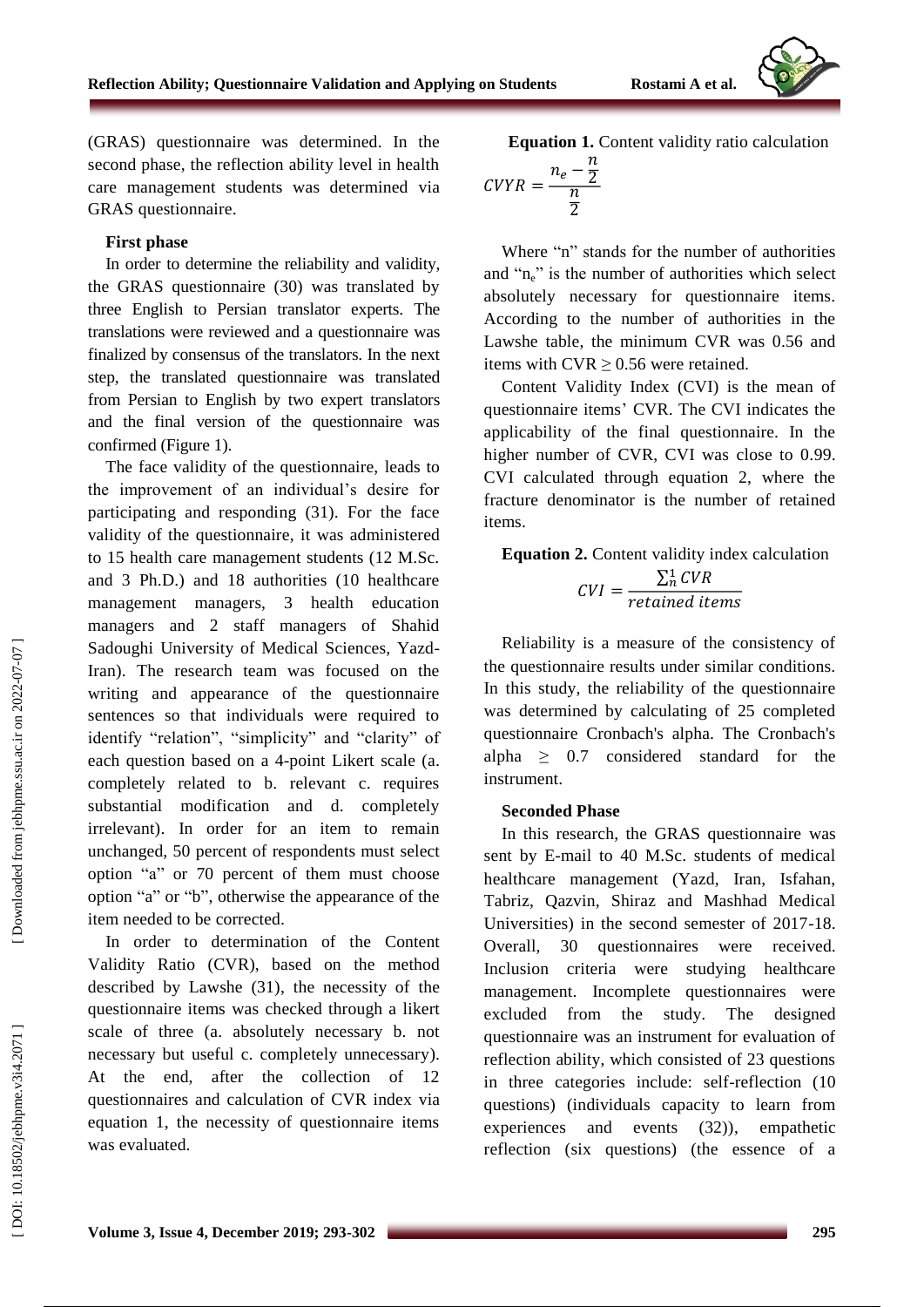behavior and the motivations behind it, not what is seen) and reflective communication (seven questions; investigating self -behavior with regard to social interactions (33)). This instrument, introduced for the first time by Aukes and colleague s (30). The minimum and maximum scores of this instrument were 23 and 115, respectively. Each question scored according to the 5 -point Likert scale (1 for strongly disagree and 5 for strongly agree). 5 questions of the questionnaire had the inverse scoring system (questions of 14, 17, 18, 22 and 23). The total score is the sum of scores of each category. The higher score s indicate a high level of reflection ability (30). In the questionnaire assured individuals that data will be used without disclosing the specifics of individuals .

After collecting questionnaires, Data were entered into  $SPSS<sub>23</sub>$  software. For descriptive analysis of quantitative variables, minimum, maximum, mean and standard deviation indices were used. For descriptive analysis of qualitative variables frequency and percentage, indices were used. For comparison of the total score of the reflection ability between genders independent t test and for identifying the relationship between demographic variables (grade of semester and age) with reflection ability score, the Pearson correlation coefficient was used.

This study was conducted with a code of ethics IR.SSU.SPH.REC.1397.056 and financial support of Shahid Sadoughi University of Medical Sciences, Yazd -Iran and also was approved by the ethics committee at the National Agency for Strategic Research in Medical Education with the ID of 970137. According to the text at the beginning of the questionnaire, completing the questionnaire was a measure of students' satisfaction with the data used.

## **Results**

## **First phase**

All of 15 questionnaires which were sent to the

students were received (response percentage: 100 %), and from 18 questionnaires which send to authorities, 12 questionnaires were received (response percentage: 67 %). The face validity of questionnaire confirmed by the vote of 14 out of 15 student s (93.3 %) and 10 out of 12 authorities (83.3 %). With calculation of CVR for questionnaire items, all 23 items were confirmed (Table 1). The range of CVR was 0.666-1. According to the Table 1, the CVI index based on CVR were acceptable. The reliability of the questionnaire based on Cronbach's alpha was acceptable ( $\alpha = 0.73$ ).

# **Second phase**

In the second phase, 40 questionnaires were distributed among healthcare management student s and 30 completed questionnaires were received (75 % respond rate). The age descriptive index given by gender was represented in Table 2.

Mean score of reflection ability given by gender and questionnaire categories were represented in Table 3. Comparison of reflection ability score between male and female students with independent t -test analysis was not statistically different (P-value  $= 0.712$ ). Also, the difference of each question score between male and female student s, was not significant (category 1: P -value = 0.556; category 2: 0.116; category 3: P-value =  $0.376$ ).

Pearson coefficient correlation was conducted for demographic variables include: age, educational semester and average (Table 4), which statistically was not significant.

With categorizing acceptable range for reflection ability score in low (23 -53.5), medium (53.5 -84) and high (84.5 -115), the mean reflection ability score of students was in medium range.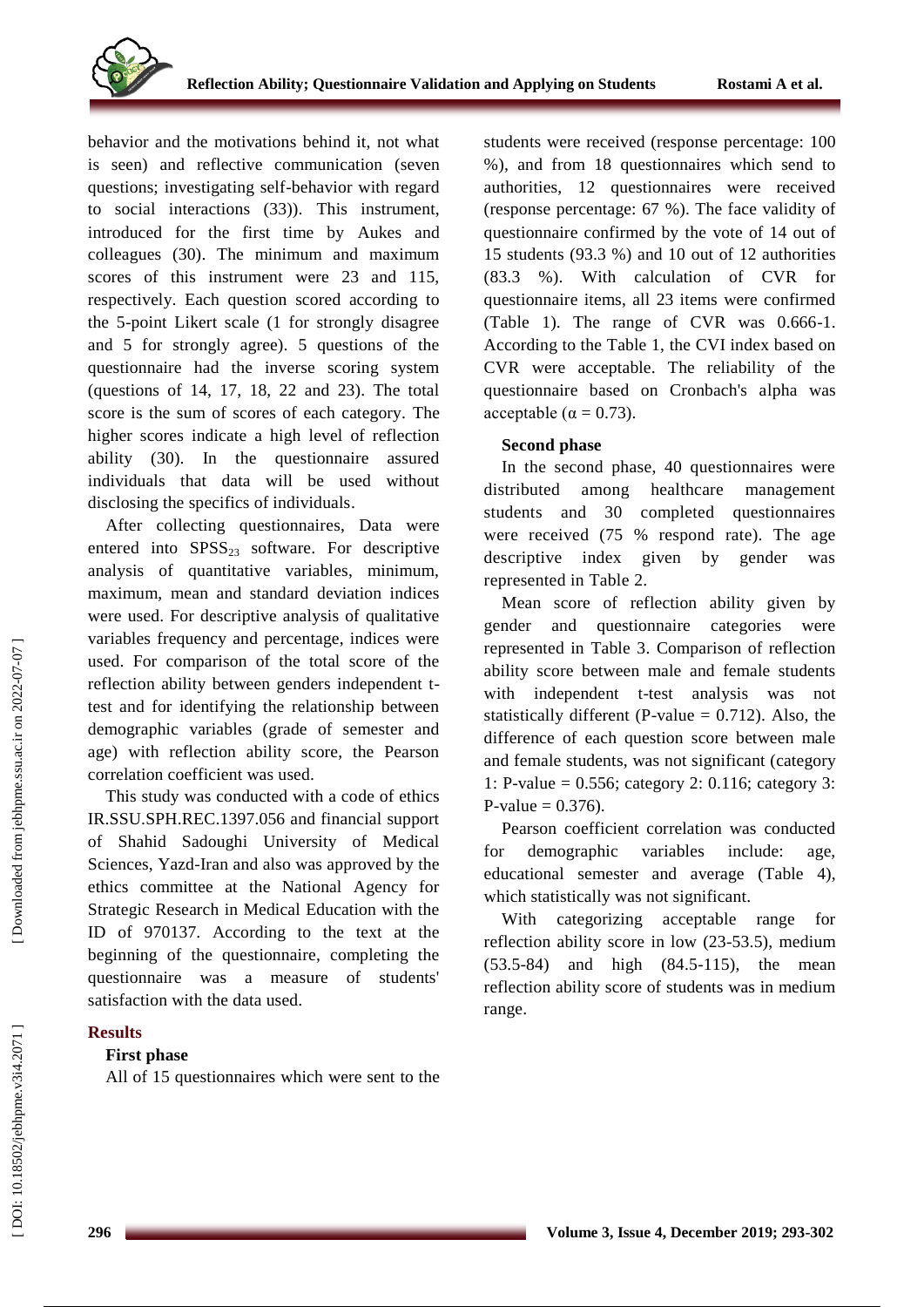

| <b>Number</b> | Category              | <b>Question</b>                                                                                 | <b>CVR</b> | <b>CVI</b> |
|---------------|-----------------------|-------------------------------------------------------------------------------------------------|------------|------------|
| 1             |                       | I review how I'm used to thinking                                                               | 0.66       |            |
| 2             |                       | I want to know the reason for what I'm doing                                                    | 0.66       |            |
| 3             |                       | I understand the importance of knowing the rules and the<br>guidelines                          | 0.66       |            |
| 4             |                       | I want to know my own characteristics (attitude, performance,<br>perspective, and personality)  | 0.83       |            |
| 5             | Self-reflection       | I am aware of the mentalities that influence my thinking                                        | 0.66       |            |
| 6             |                       | I'm aware of the emotions that affect my behavior                                               | 0.83       |            |
| 7             |                       | I can examine my behaviors (as a neutral person) remotely                                       | 0.83       |            |
| 8             |                       | I evaluate my own judgments about others                                                        | 0.83       |            |
| 9             |                       | I can examine an experience from different perspectives                                         | 0.66       |            |
| 10            |                       | I'm aware of the cultural factors that influence my thinking                                    | 0.66       |            |
| 11            |                       | I am aware of the mental effects that possibly different<br>information has on people's (views) | 0.66       | 0.76       |
| 12            |                       | I can sympathize with someone in a different situation                                          | 1          |            |
| 13            | Empathetic reflection | I know my own limitations                                                                       | 0.83       |            |
| 14            |                       | I do not prefer different ways of thinking                                                      | 1          |            |
| 15            |                       | Sometimes others say that I am exaggerating myself                                              | 0.83       |            |
| 16            |                       | I can understand people from different cultures and religions                                   | 0.83       |            |
| 17            |                       | I do not like to discuss my views                                                               | 0.66       |            |
| 18            |                       | Sometimes I find it difficult to explain an ethical point of view                               | 0.66       |            |
| 19            |                       | I am accountable for what I say                                                                 | 0.66       |            |
| 20            | Reflective            | I take responsibility for what I say                                                            | 0.83       |            |
| 21            | communication         | I am ready to discuss my views and opinions                                                     | 0.66       |            |
| 22            |                       | I sometimes find it difficult to think of alternative solutions to a<br>problem                 | 1          |            |
| 23            |                       | I don't welcome explaining my personal performance                                              | 0.66       |            |

Table 1. Psychometric results of Groningen Reflection Ability Scale Questionnaire

**Table 2.** Age descriptive index given by gender

| <b>Variable</b> | Gender | n  | percentage | mean  | SD    | median | Min. | Max. |
|-----------------|--------|----|------------|-------|-------|--------|------|------|
|                 | Female | 18 | 60         | 25.67 | 3.911 | 26     |      | 34   |
| Age             | Male   | ∸  | 40         | 25.58 | 4.757 | 25     | 20   | 33   |
|                 | Total  | 30 | 100        | 25.63 | 4.189 | 26     | 10   | 34   |

**Table 3.** Learner's reflection ability given by gender and categories

|                             | P     | Gender                  | $Mean \pm SD$                                            | Min. acceptable value | Max. acceptable value |
|-----------------------------|-------|-------------------------|----------------------------------------------------------|-----------------------|-----------------------|
| Self-reflection             | 0.556 | Female<br>Male<br>Total | $40.78 \pm 3.15$<br>$41.00 \pm 3.07$<br>$40.87 \pm 3.07$ | 10                    | 50                    |
| Empathetic reflection       | 0.116 | Female<br>Male<br>Total | $20.67 \pm 1.91$<br>$21.67 \pm 2.64$<br>$21.07 \pm 2.44$ | 6                     | 30                    |
| Reflective<br>communication | 0.376 | Female<br>Male<br>Total | $19.72 \pm 2.46$<br>$20.92 \pm 3.08$<br>$20.20 \pm 2.74$ | 7                     | 35                    |
| <b>Total score</b>          | 0.712 | Female<br>Male<br>Total | $81.17 \pm 3.97$<br>$83.58 \pm 4.37$<br>$82.13 \pm 4.24$ | 23                    | 115                   |

 $P-Value \leq 0.05$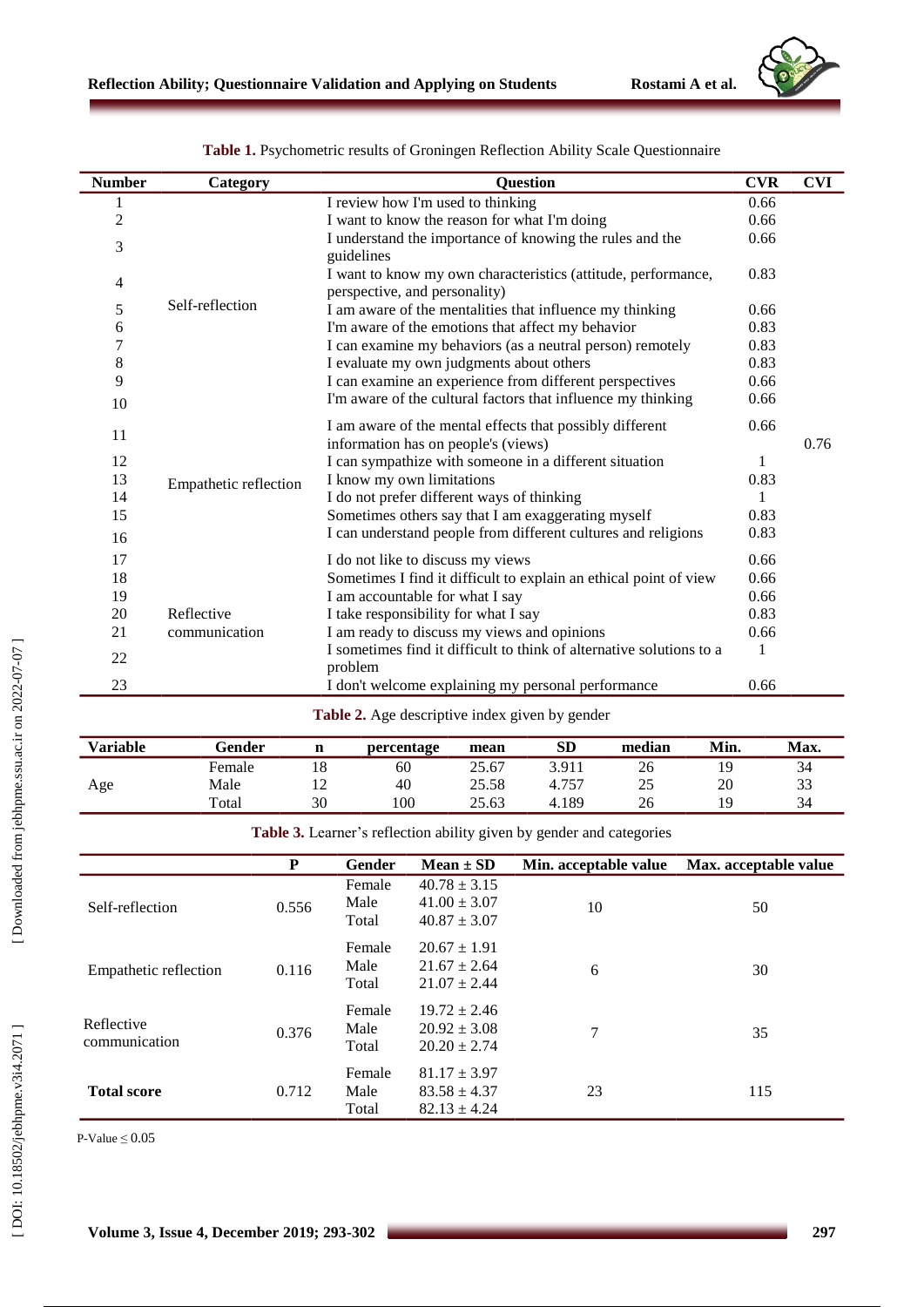

|                             | <b>Mean Score Of Reflection Ability</b> |       |  |  |
|-----------------------------|-----------------------------------------|-------|--|--|
|                             | <b>Pearson correlation coefficient</b>  |       |  |  |
| Average                     | $-0.107$                                | 0.573 |  |  |
| <b>Educational Semester</b> | 0.194                                   | 0.303 |  |  |
| Age                         | 0.082                                   | 0.665 |  |  |

**Table 4.** Relationship between demographic variables and reflection ability

 $P-Value \leq 0.05$ 

| Table 5. Groningen Reflection Ability Scale Questionnaire |  |  |
|-----------------------------------------------------------|--|--|
|                                                           |  |  |

|    | <b>Phrase</b>                                                                        | <b>Totally</b><br><b>Disagree</b> |  | Disagree Neutral Agree |  | <b>Totally</b><br>Agree |
|----|--------------------------------------------------------------------------------------|-----------------------------------|--|------------------------|--|-------------------------|
| 1  | I look closely at my thinking habits                                                 |                                   |  |                        |  |                         |
| 2  | I want to know why I'm doing something                                               |                                   |  |                        |  |                         |
| 3  | I think it's important to know what specific rules and                               |                                   |  |                        |  |                         |
|    | guidelines are based on                                                              |                                   |  |                        |  |                         |
| 4  | I want to understand myself                                                          |                                   |  |                        |  |                         |
| 5  | I am aware of the feelings that affect my thinking                                   |                                   |  |                        |  |                         |
| 6  | I am aware of the feelings that affect my behavior                                   |                                   |  |                        |  |                         |
| 7  | I can see my behavior remotely                                                       |                                   |  |                        |  |                         |
| 8  | I test my judgments against others                                                   |                                   |  |                        |  |                         |
| 9  | I can see an experience from different perspectives                                  |                                   |  |                        |  |                         |
| 10 | I am aware of the effects of cultural factors on my opinions                         |                                   |  |                        |  |                         |
| 11 | I am aware of the possible emotional effects of                                      |                                   |  |                        |  |                         |
|    | information on others                                                                |                                   |  |                        |  |                         |
| 12 | I can sympathize with someone else's position                                        |                                   |  |                        |  |                         |
| 13 | I am aware of my limitations                                                         |                                   |  |                        |  |                         |
| 14 | I do not accept different ways of thinking                                           |                                   |  |                        |  |                         |
| 15 | Sometimes others say that I overestimate myself                                      |                                   |  |                        |  |                         |
| 16 | I am able to understand people with different cultural /                             |                                   |  |                        |  |                         |
|    | religious backgrounds                                                                |                                   |  |                        |  |                         |
| 17 | I do not like my views to be discussed                                               |                                   |  |                        |  |                         |
| 18 | Sometimes I find that I'm having trouble describing a                                |                                   |  |                        |  |                         |
|    | moral outlook                                                                        |                                   |  |                        |  |                         |
| 19 | I'm accountable for what I say                                                       |                                   |  |                        |  |                         |
| 20 | I'm responsible for what say                                                         |                                   |  |                        |  |                         |
| 21 | I boldly discuss my opinions                                                         |                                   |  |                        |  |                         |
| 22 | I sometimes find it difficult to think about alternatives for                        |                                   |  |                        |  |                         |
|    | a problem                                                                            |                                   |  |                        |  |                         |
| 23 | I do not welcome criticisms about my personal                                        |                                   |  |                        |  |                         |
|    | performance                                                                          |                                   |  |                        |  |                         |
|    | · English to Persian translation<br>Forward<br>translation                           |                                   |  |                        |  |                         |
|    | · combination of different translations and preparing final translate<br>Combination |                                   |  |                        |  |                         |
|    | • Persian to English translation                                                     |                                   |  |                        |  |                         |

· Comparsion of final translated and orginal

Reverse<br>translatio

**Comparis** 

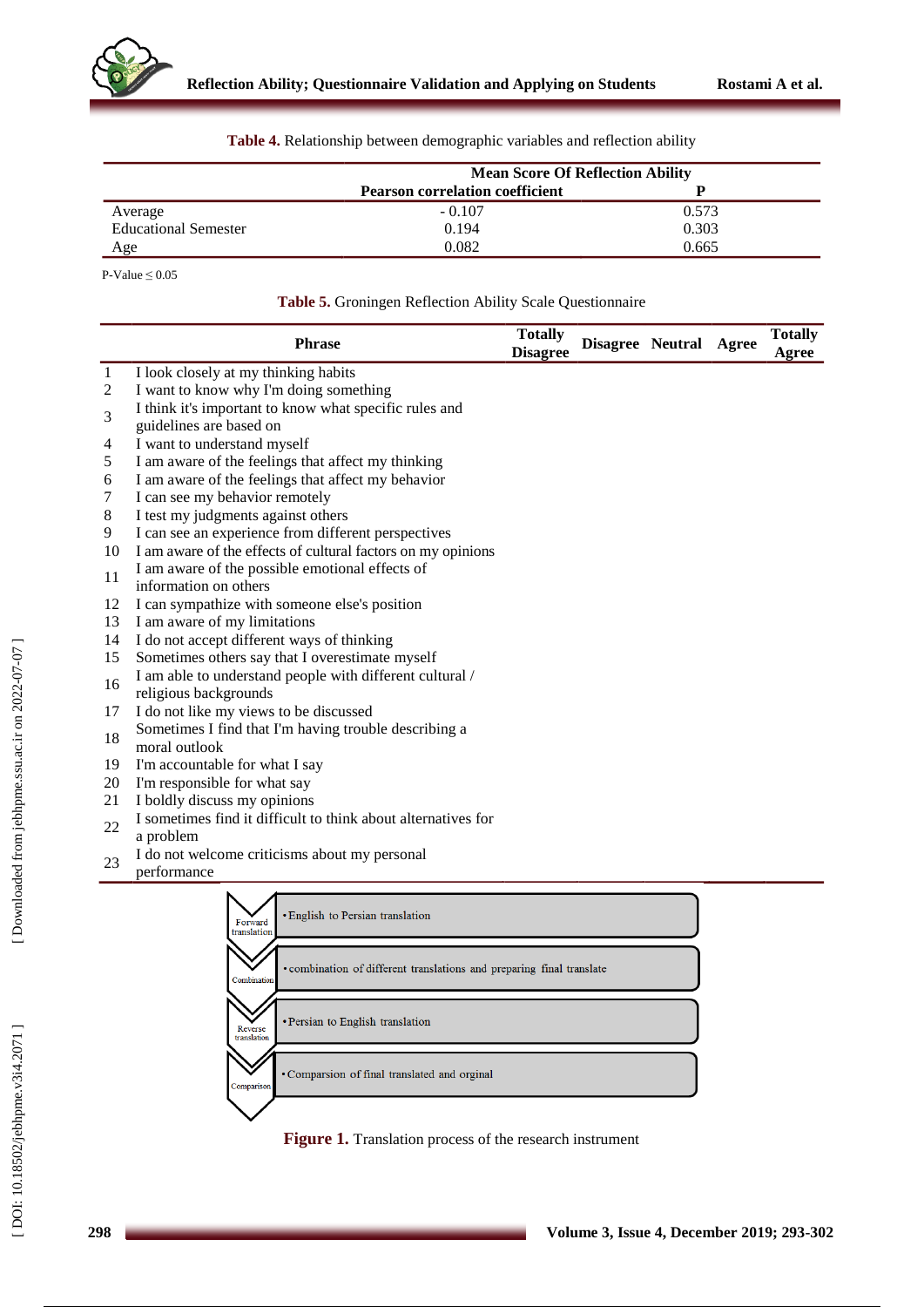

#### **Discussion**

The results of the present study showed that the reliability and validity of the GRAS questionnaire for evaluation of the reflection ability score of students was in an acceptable range. In addition, the results indicate that the reflection ability score among healthcare management students was in the medium range. The average level of this score in comparison with the high level of other studies (25, 26, 34, 35) may indicate that there is an opportunity for improvement and retention of students' reflection ability in the educational system. Healthcare management is a theory -based field which needs to train learners with high decision -making power. However, the university curriculum mainly focused on classical methods for the transfer of information. The educational curriculum in healthcare management refers to general concepts of reflection ability, while the main point for improvement of this ability is repetition and practice, and just exposure to the concepts will not help to reinforce this skill. The field of health care management has headlines that are often taught by lectures, and the opportunity to practice reflection and repetition skills during the course of study is very limited, leading to a lack of students' ability to reflect.

In line with our study, Stanley et al. in India on social service students and Aukes et al (36). In Netherland on medical students (37) reported a medium range of reflection ability. On the other hand, Edwards et al. (34), Grossman et al. (35) and Dock et al. (26) reported a high level of reflection ability. In our study, the score of reflection ability in the self-reflection category was better than empathetic reflection and reflective communication categories. In the study conducted by Stanley et al. (36) the status of the self reflection category was better than empathetic reflection and reflective communication categories. The self-reflection category in this questionnaire is defined as opportunities for learning and cognitive and emotional analysis of social, cultural, and personal experiences in the learning environment (38). According to a search on various websites, no research was conducted in Iran to investigate and

interpret the score of reflection ability with the GRAS questionnaire.

According to the results of the present study, the difference between total score and categories score of reflection ability in male and female students was not statistically significant. Although this score is lower in the female group than men, which may be due to the greater number of females in the study, this limitation cannot be generalized to other groups, given the limited diversity and sample size of this study. Our results were in line with the studies conducted by Grossman et al. (35) and Dock et al. (26).

In the present study, by using the Pearson correlation coefficient the correlation between age, educational semester and average was not significant (P-value  $\geq$  0.05). These results may be due to the small number of samples. The relationship between the score of reflection ability and the grade point average was negative, meaning that only the high average of the students ' total score is not a reason for the student's ' higher reflection ability and the education system only puts students on the path to good grades in theory and less attention is paid to the practical side of education.

It is recommended that this method be used among other medical students with a larger sample size, as this tool is designed specifically for the medical students. Limitations of this study include the self -report nature of the questionnaire in which individuals themselves should be judged on their ability to reflect, but studies have shown that self -report is not necessarily less accurate than that of peers. Also, the low number of samples is considered as the most important limitation due to the lack of cooperation of the students in filling or incomplete electronic form.

## **Conclusion**

According to the results of this study, the GRAS questionnaire is a useful tool for assessing the reflection ability and can be used to design interventions and educational programs which aim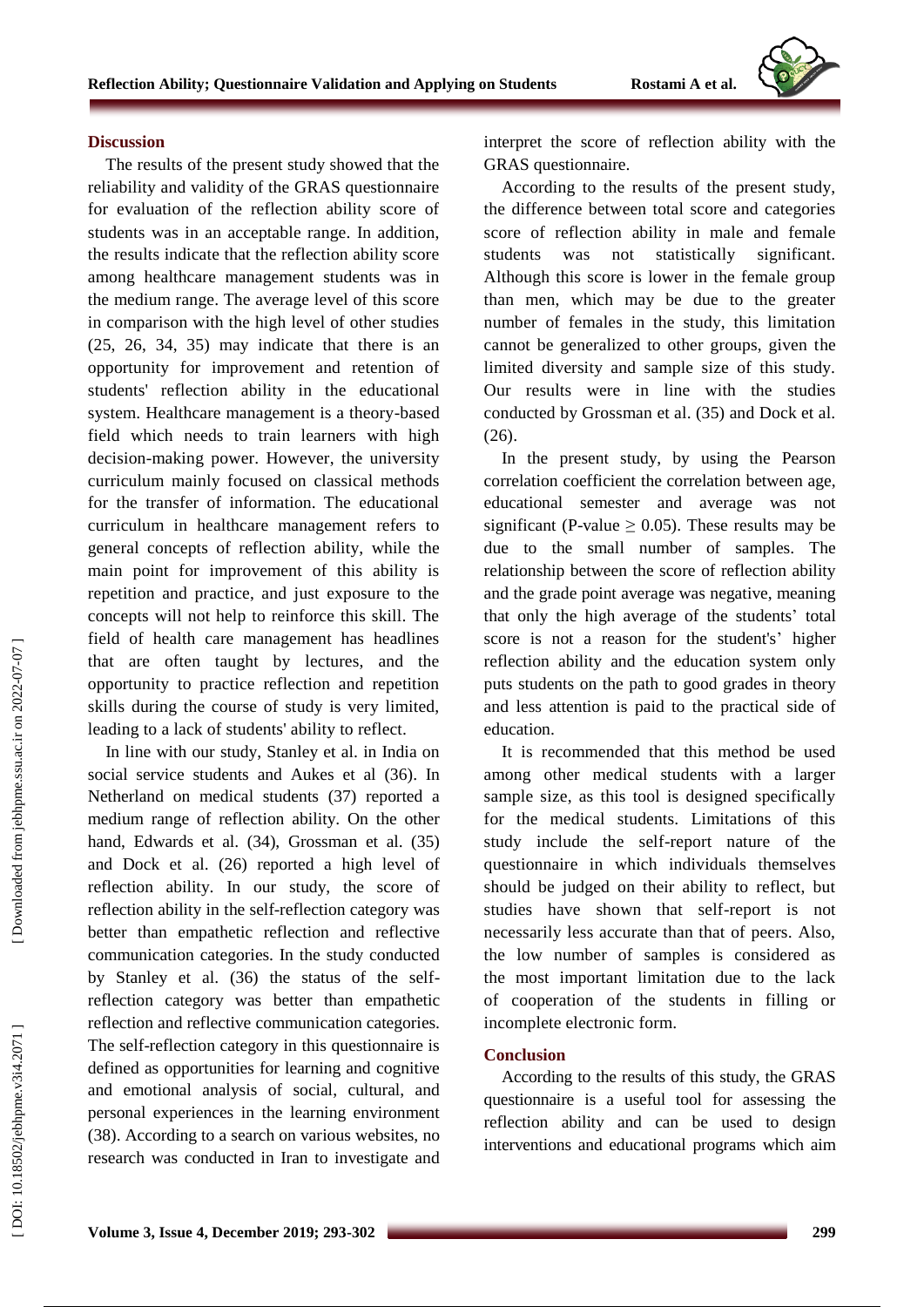to enhancement of the reflection ability of medical students. Also, the students' medium scores of reflection ability, indicates the need for serious attention of educational managers in planning this field.

#### **Acknowledgements**

This project was funded by the National Agency for Strategic Research in Medical Education. Tehran. Iran. Grant No. 970137 .

## **Conflict of interests**

There is no conflict of interests about this research to be declared.

#### **Authors' contribution s**

Keshmiri F, Shafiei M , Askari R and Jambarsang S, designed research; Rostami A conducted research; Jambarsang S and Rostami A analyzed data ; and Keshmiri F, Shafiei M , Askari R, Jambarsang S and Rostami A wrote manuscript. Shafiei M had primary responsibility for final content. All authors read and approved the final manuscript.

## **References**

- 1. Sandars J. The use of reflection in medical education: AMEE Guide No. 44. Medical teacher. 2009; 31(8): 685 -95 . PMID: 19811204 .
- 2 . Keestra M. Metacognition and reflection by interdisciplinary experts: Insights from cognitive science and Philosophy. Issues in Interdisciplinary Studies. 2017; 35: 121 -69.
- 3 . Nguyen QD, Fernandez N, Karsenti T, Charlin B. What is reflection? A conceptual analysis of major definitions and a proposal of a five ‐component model. Medical education. 2014; 48(12): 1176 -89 . doi: 10.1111/medu.12583.
- 4 . Dewey J. How we think: A restatement of the relation of reflective thinking to the educative process: DC Heath & Co Publishers; 1933.
- 5 Denton D. Reflection and learning: Characteristics, obstacles, and implications. Educational Philosophy and Theory. 2011; 43(8): 838 -52 .
- 6 . Lowe M, Rappolt S, Jaglal S, Macdonald G. The role of reflection i n implementing learning from continuing education into practice. Journal of

Continuing Education in the Health Professions. 2007; 27(3): 143-8. doi: 10.1002/chp.117.

- 7 . Abedini Z, Jafar Begloo E, Raeisi M, Dadkhah Tehrani T. Effectiveness of Reflection in Clinical Education: Nursing Students' Perspective. Iran Journal of Nursing. 2011; 24(71): 74 -82 . [In Persian]
- 8 . Quinn Grzebyk TL. A Multiple Case Exploration Of Designers And Reflection In The Design Space. INSTRUCTIONAL TECHNOLOGY. 2015; 1 -334.
- 9 . Asselin ME, Fain JA. Effect of reflective practice education on self-reflection, insight, and reflective thinking among experienced nurses: A pilot study. Journal for nurses in professional development. 2013; 29(3): 111-9. doi: 10. 1097/ NND. 0b013e318291c0cc.
- 10 . Aronson L, Niehaus B, Hill ‐Sakurai L, Lai C, O 'Sullivan PS. A comparison of two methods of teaching reflective ability in Year 3 medical students. Medical education. 2012; 46(8): 807 -14 . doi: 10.1111/j.1365 -2923.2012.04299.x.
- 11 . Tashiro J, Shimpuku Y, Naruse K, Maftuhah, Matsutani M. Concept analysis of reflection in nursing professional development. Japan Journal of Nursing Science. 2013; 10(2): 170 - 9 . doi: 10.1111/j.1742 -7924.2012.00222.x.
- 12 . Oxford RL. Teaching and researching language learning strategies: Self-regulation in context: Routledge; 2016 .
- 13 . Persad GC, Elder L, Sedig L, Flores L, Emanuel EJ. The current state of medical school education in bioethics, health law, and health economics. The Journal of Law, Medicine & Ethics. 2008; 36(1): 89-94. doi: 10.1111/j.1748-720X.2008.00240.x .
- 14 . Grant A, Kinnersley P, Metcalf E, Pill R, Houston H. Students' views of reflective learning techniques: an efficacy study at a UK medical school. Medical education. 2006; 40(4): 379 -88 . doi: 10.1111/j.1365 -2929.2006.02415.x .
- 15 . Jensen SK, Joy C. Exploring a model to evaluate levels of reflection in baccalaureate nursing students' journals. Journal of Nursing Education. 2005; 44(3): 139-42. PMID: 15787024 .
- 16 . Gustafsson C, Asp M, Fagerberg I. Reflective practice in nursing care: Embedded assumptions in qualitative studies .International Journal of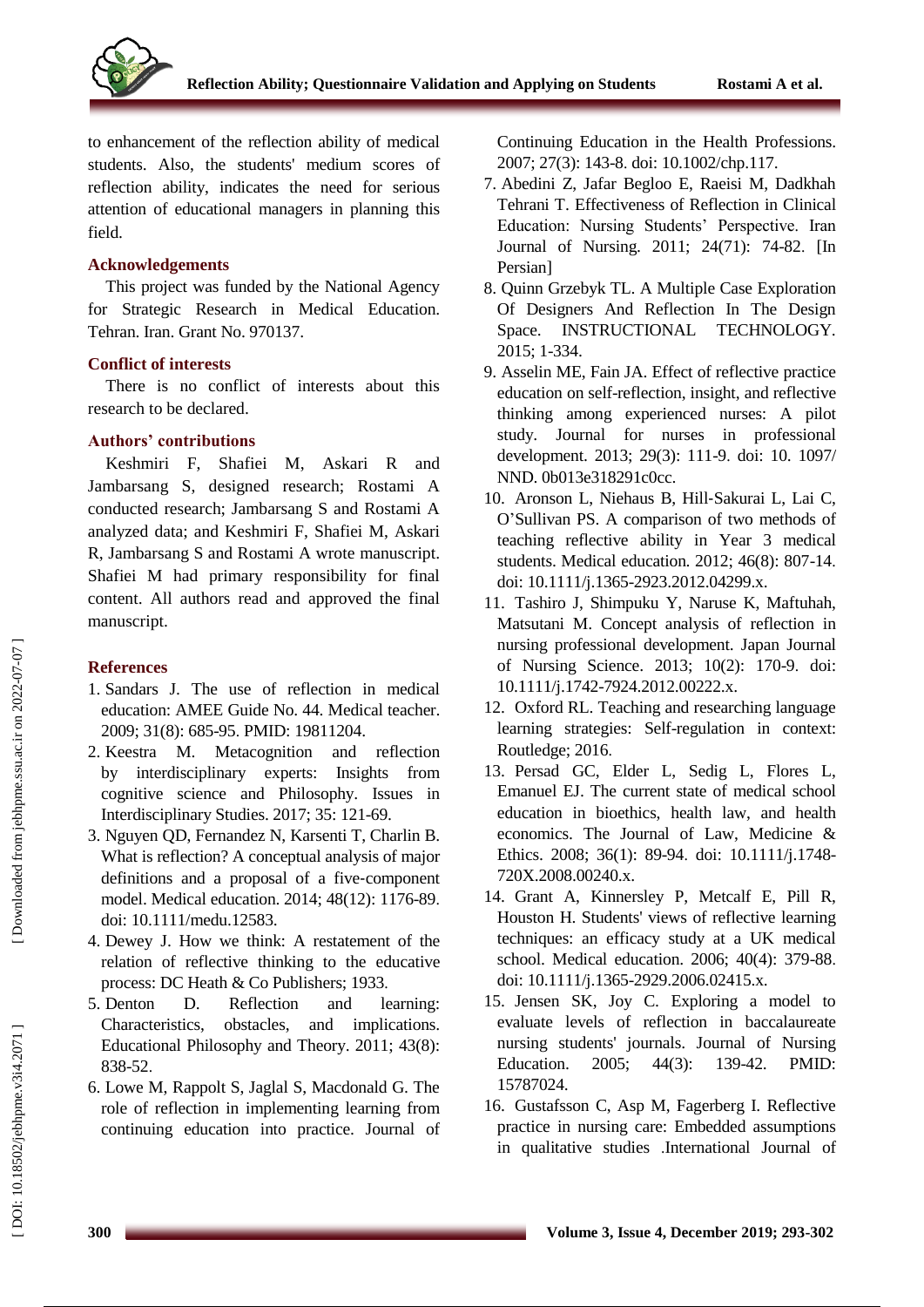Nursing Practice. 2007; 13(3): 151 -60 . doi: 10.1111/j.1440 -172X.2007.00620.x .

- 17 . Aronson L. Twelve tips for teaching reflection at all levels of medical education. Medical teacher. 2011; 33(3): 200 -5. doi: 10. 3109/ 0142159X.2010.507714 .
- 18 . Levett -Jones T, Gersbach J, Arthur C, Roche J. Implementing a clinical competency assessment model that promotes critical reflection and ensures nursing graduates' readiness for professional practice. Nurse Education in Practice. 2011; 11(1): 64 - 9 . doi: 10.1016/j.nepr.2010.07.004.
- 19 . Kessler PD, Lund CH. Reflective journaling: Developing an online journal for distance education. Nurse educator. 2004; 29(1): 20-4. doi: 10.1097/00006223 -200401000 -00007 .
- 20 . Mann K, Gordon J, MacLeod A. Reflection and reflective practice in health professions education: a systematic review. Advances in health sciences education. 2009; 14(4): 595 -621. doi: 10. 1007/ s10459-007-9090-2.
- 21 . Thomson A, Harley D, Cave M, Clandinin J. The enhancement of medical student performance through narrative reflective practice: a pilot project. Canadian medical education journal. 2013; 4(1): 69 -74. PMID: 26451202.
- 22 . Rahimi M, Haghani F. Reflection in Medical Education: a Review of Concepts, Models, Principles and Methods of Teaching Reflection in Medical Education. rme. 2017; 9 (2): 13 -24. [In Persian]
- 23 . abdolrahimi M, razaghi N, ghyasvandyan S, varie S. Reflection in Nursing Education: Why and How?. Iranian Journal of Medical Education. 2015; 14 (12): 1074 -83. [In Persian]
- 24 . Moattari M, Abedi H, Fathiazar E, Amini A. Reflection perspectives of Tabriz Nursing Student. Iranian Journal of Medical Education. 2002; 2(1): 40 -40. [In Persian]
- 25 . Sholikhah EN, Susani YP, Prabandari Y, Rahayu G. Is there a relationship between personal reflection ability and moral reasoning ability in Indonesian medical students?. International journal of medical education. 2018; 9: 213 -18. doi: 10.5116/ijme.5b64.971a .
- 26. Duke P, Grosseman S, Novack DH, Rosenzweig S. Preserving third year medical students' empathy and enhancing self-reflection using small group "virtual hangout" technology.

Medical teacher. 2015; 37(6): 566 -71 . doi: 10.3109/0142159X.2014.956057 .

- 27 . Moon JA. A handbook of reflective and experiential learning: Theory and practice: Routledge; 2013 .
- 28 . Frederick RE. A companion to business ethics: John Wiley & Sons; 2008.
- 29 . Azar A, Rabieh M, Gheytasi F. Ethics in management science. Ethics in sciences and technology. 2012; 3(1,2): 61 -70 . [In Persian]
- 30 . Aukes LC, Geertsma J, Cohen -Schotanus J, Zwierstra RP, Slaets JP. The development of a scale to measure personal reflection in medical practice and education. Medical teacher. 2007; 29(2-3): 177-82. doi: 10.1080/ 01421590701299272 .
- 31 . Lawshe CH. A quantitative approach to content validity 1. Personnel psychology. 1975; 28(4): 563 -75 .
- 32 . McCausland Sh. First Masterpiece of Chinese Painting: The Admonitions Scroll: British Museum Press; 2003 .
- 33 . Segen JC. Concise dictionary of modern medicine: BookBaby; 2010 .
- 34. Edwards TF. An Examination of Undergraduate Sophomore-Level Nursing Students' Personal Reflection Ability Following High -Fidelity Simulation and Video -Assisted Debriefing. 2016; 1 -140.
- 35 . Grosseman S, Hojat M, Duke PM, Mennin S, Rosenzweig S, Novack D. Empathy, sel freflection, and curriculum choice. Interdisciplinary Journal of Problem-Based Learning. 2014; 8(2): 36-41.
- 36 . Stanley S, Bhuvaneswari GM. Reflective ability, empathy, and emotional intelligence in undergraduate social work students: A cross sectional study from India. Social Work Education. 2016; 35(5): 560 -75 .
- 37 . Aukes LC, Geertsma J, Cohen -Schotanus J, Zwierstra RP, Slaets PJ. The effect of enhanced experiential learning on the personal reflection of undergraduate medical students. Medical Education Online. 2008; 13(1): 1 -10 . doi: 10.3885/meo.2008.Res00279.
- 38 . Murray -García JL, Harrell S, García JA, Gizzi E, Simms -Mackey P. Self-reflection in multicultural training: be careful what you ask for.